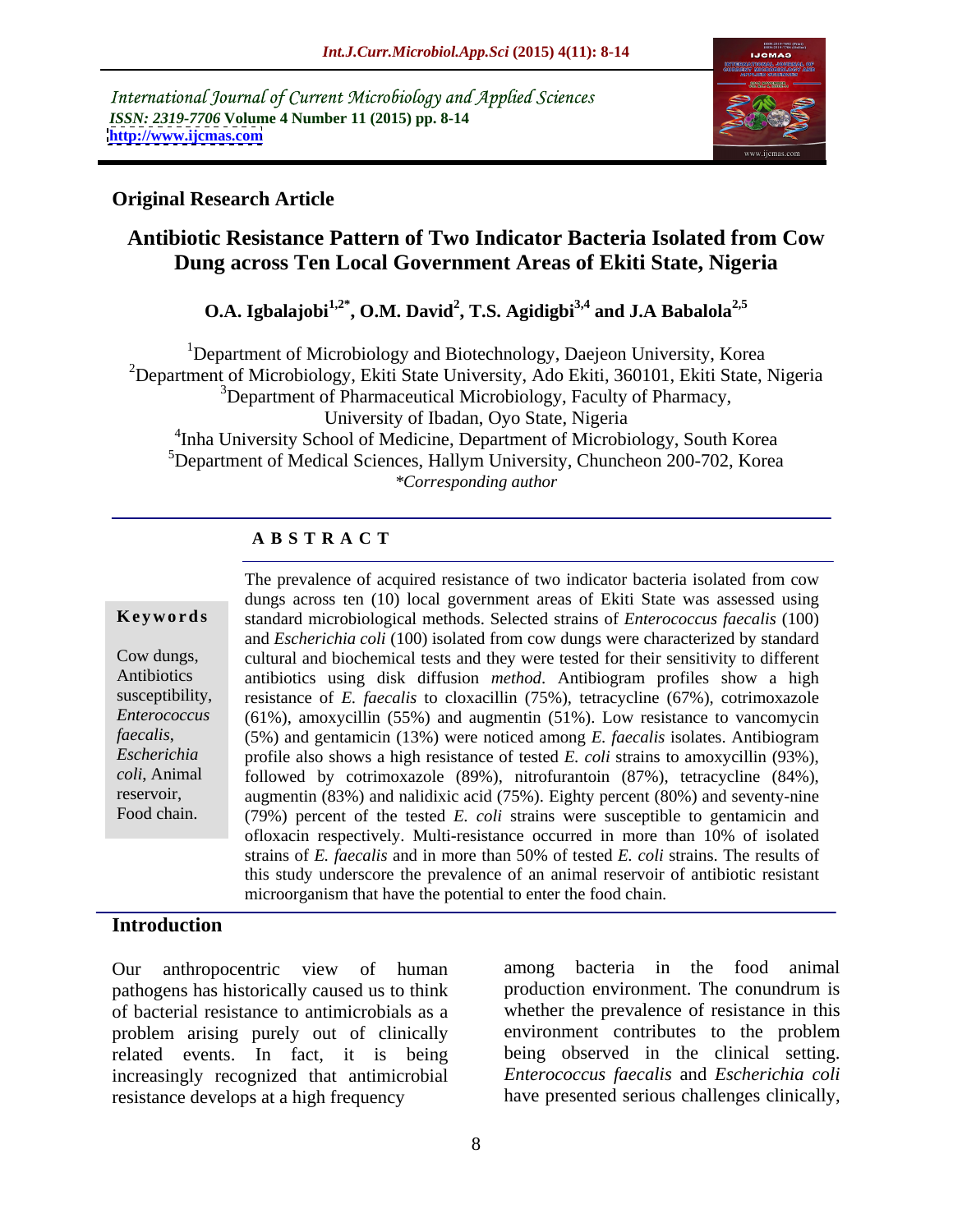as both are leading cause of nosocomial infections, gastrointestinal infections, urinary tract infections and are becoming increasingly resistant to treatment with antimicrobials (Ruiz-Garbajosa *et al.,* 2009; Sharma *et al.,* 2009). Over 24% of nosocomial infections are complicated by the intrinsic resistance of this group of organisms to many antibiotics as well as acquired resistance to tetracycline, amoxicillin, **c**otrimoxazole (Hendrickx *et al.,* 2008; Marrow *et al.,* 2009; Sharada *et al.,* 2009). While *E. faecalis* is Slanetz and Bartley Agar plates. The plates predominantly associated with endocarditis as well as bladder and epididymal infections, *E. coli* are common cause of sepsis and neonatal meningitis (Rahman *et al.,* 2008). *faealis* based on Gram stain, catalase

Acquired resistance of *Enterococcus* at 45<sup>o</sup>C, the production of *faecalis* to vancomycin (a last line pyrrolidonylarylamidase, and hydrolysis of antibiotics for most serious gram positive<br>infection is an alarming problem indicating<br>were presumptively classified as infection) is an alarming problem indicating that fatal bacterial infection may not be well *Escherichia coli* based on Gram stain, indole<br>treated as experienced in days before the production, methyl red and sugar treated as experienced in days before the production,<br>emergence of the drug As well Escherichia fermentation. emergence of the drug. As well *Escherichia coli* may also pass onto other organism the genes responsible for antibiotics resistance. antibiotics in *E. faecalis* and *E. coli* isolated from cow dungs is relatively unknown, we compared the resistance situation of both organisms. The data obtained are discussed in respect to the major trends in antibiotic Resistance prevalence of *E. faecalis* is compared to recent data on resistance prevalence of *E. coli* especially in the food

# **Sample collection**

Samples were collected from different locations across 10 local governments and samples collected for investigations and research work were fresh cow dungs. The samples were collected into a sterile sample bottle and then corked.

## **Isolation and identification**

Samples collected were streaked on already prepared eosin methylene blue agar and were incubated at 37°C for 24 hours except for Slanetz and Bartley which required about 48 hours for distinct growth. Isolates were presumptively characterized as *Enteroccus*  reaction, tolerance to 6.5% NaCl and growth at 45°C, the production of esculin in the presence of bile while isolates were presumptively classified as *Escherichia coli* based on Gram stain, indole production, methyl red and sugar fermentation.

## **Antibiotics susceptibility test**

Since the prevalence of resistance against The isolates were grown at 37<sup>o</sup>C in Muellerresistance pattern of the organisms. described by Clinical and Laboratory industry. positive and gram negative discs) with their **Materials and Methods Contains**: all also accontains: augmenting (30 kg), A total of 100 strains of *Enterococcus* gentamicin (10µg), tetracycline (10µg), *faecalis* and 100 strains of *Escherichia coli* cloxacillin (5µg), chloramphenicol (30µg) were isolated across ten (10) local and cotrimoxazole (25µg). The gram government areas of Ekiti State in Nigeria. Inegative disc contains: ofloxacin (30µg), They originated from the cow dungs.  $\frac{1}{25\mu}$  amoxycillin (25 $\mu$ g), augmentin (30 $\mu$ g), Hilton broth (Oxoid) for 16–18h and diluted to an optical density of 0.1 (0.5 McFarland Standard) at a wavelength of 625nm and stored at 4oC. The disc diffusion method was used for susceptibility testing as Standard Institute (2008). The isolates were tested against eight commercial antibiotic disks (Abtek Biologicals Limited Gram concentrations (in  $\mu$ g) Abtek. Gram positive disc contains: augmentin  $(30\mu g)$ , amoxycillin  $(30\mu g)$ , erythromycin  $(5\mu g)$ ,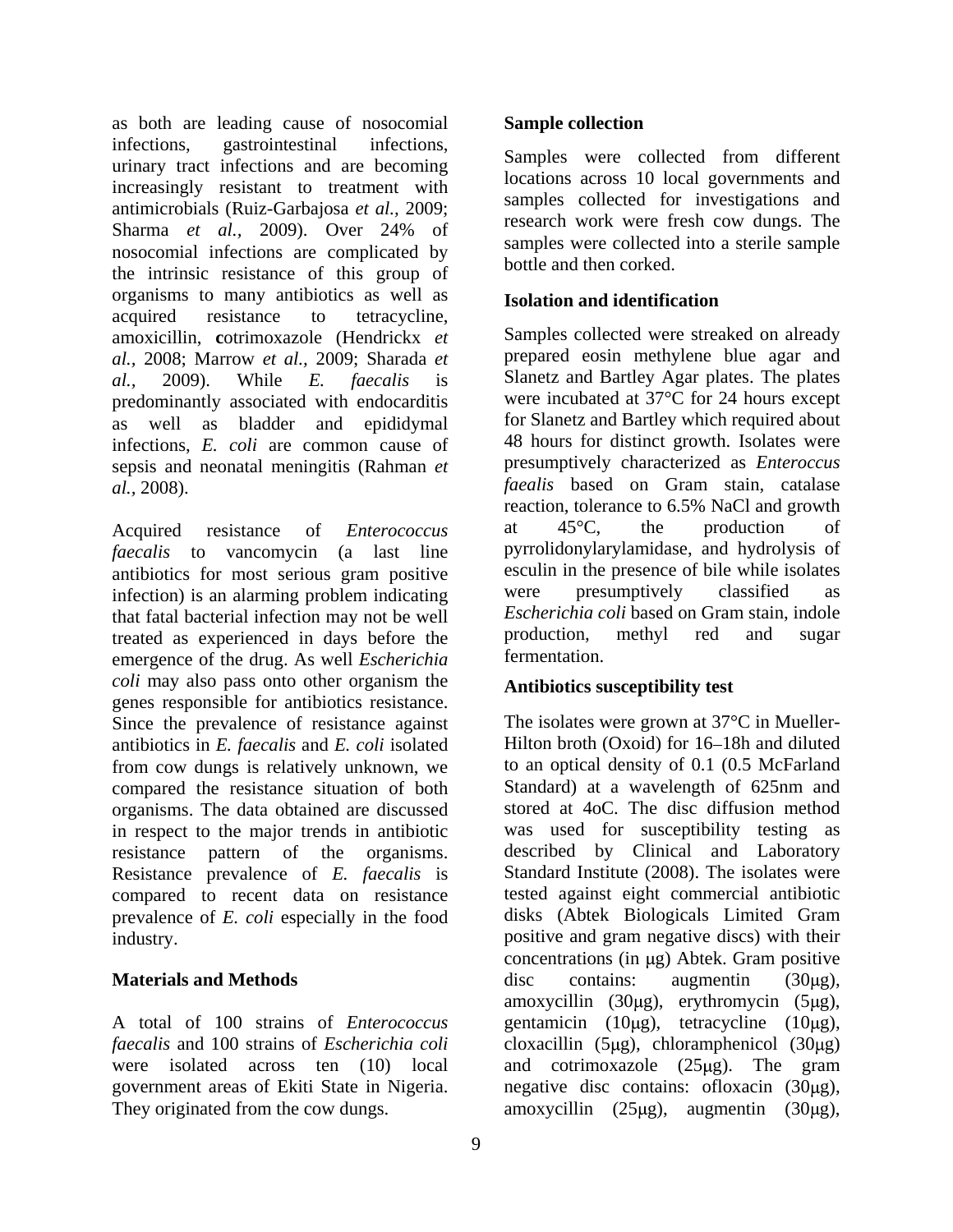cotrimoxazole (25µg), nalidixic acid (30µg), gentamicin (10 $\mu$ g), nitrofurantion (30 $\mu$ g) resistance is defined as isolates resistance to state were studied. In previous studies, more than three classes of drugs. The interventional resistance of *Enterococcus* 

Data analysis was carried using SPSS significance difference was determined by

A total of 100 isolates of *Enteroccus faecalis* and *Escherichia coli* were selected and subjected to various morphological and  $h$  health. biochemical tests.

Table 1 shows the antibiotic resistance pattern of *E. faecalis* isolated from cow dungs across 10 local government areas of Ekiti State, Nigeria. It was observed that were observed in cloxacilin (15%),<br>followed by tetracycline (67%), most of the *Enterococcus faecalis* isolates were sensitive to few of the antibiotics. The highest level of resistance was observed in cloxacillin (75%), tetracycline (67%), agreement with the work of rapabalmou et  $al. (2007)$  who reported 81.5% resistance of cotrimoxazole (61%), amoxicillin (55%), and augmentin  $(51\%)$ . Table 2 shows the the state of resistance was observed against antibiotic resistance pattern of *E. coli*  isolated from cow dungs across 10 local government areas of Ekiti State, Nigeria amoxycillin (93%), cotrimoxazole (89%), exercise esistance to antibiotics in nirofurantoin (87%), tetracycline (84%), augmentin (83%) and nalidixic acid (75%). All the isolates from ADO, EKITI WEST, EKITI SWEST, IKOLE and IDO/OSI local governments exhibited complete resistance (100%) to amoycillin, cotrimoxazole and nitrofurantoin. Only few of the isolates showed resistance to ofloxacin and gentamicin. Only one (1) isolate from ADO local government showed resistance to ofloxacin and gentamicin respectively. In

and tetracycline (30µg). Multidrug from 10 local government areas of Ekiti **Data analysis** have been examined, but in separate reports version  $15.0^{16}$ , with values expressed in  $\frac{2003}{100}$ , remagen *et al.*, 2000). In addition, <sup>16</sup> with values expressed in 2005; Tenhagen *et al.*, 2006). In addition, means and percentage. Statistical limits of those studies have reported on chi-square test  $(p<0.05)$ .<br>
samples and not enerococci from cattle<br>
faecal samples. The data gathered from this **Results and Discussion Results and Discussion** this study a total of 100 isolates of *Enterococcus faecalis* and *Escherichia coli* state were studied. In previous studies, antimicrobial resistance of *Enterococcus faecalis* and *Escherichia coli* from cattle (Devriese *et al.,* 1992; Hershberger *et al.,* many of those studies have reported on enterococci from bovine mastitis or milk samples and not enterococci from cattle faecal samples. The data gathered from this study reflects the antimicrobial resistance patterns of both organisms isolated from faecal samples. This information will be helpful in future risk assessments of antimicrobial use practices and public health. **health health health health health health health health health health health health health health health health health health health health health health health health** 

High level resistance was against reported  $\sigma$  resistance of E. Jaccans to remove that  $\sigma$  resistance of E. Jaccans to It was observed that most of the *E. faecalis* isolates were sensitive to few of the antibiotics. The highest level of resistance were observed in cloxacillin (75%), followed by tetracycline (67%), cotrimoxazole (61%), amoxicillin (55%) and augmentin (51%). This finding was in agreement with the work of Papaioannou *et al.* (2007) who reported 81.5% resistance of *E. faecalis* to tetracycline. A minimal level of resistance was observed against gentamicin (13%). This finding was similar to the work of Jackson *et al.* (2010) who reported 0% resistance of *E. faecalis* to multiple resistance to antibiotics in *Escherichia coli* than that of *Enterococcus faecalis* as high level of resistance was against amoxicillin (93%), cotrimoxazole (89%), nitrofurantion (87%), tetracycline (84%), augmentin (83%) and nalidixic acid (75%). This finding was in agreement with the work of Sharada *et al.* (2009) who reported a high resistance value of *E.coli* to nitrofurantoin (90.7%), tetracycline (83.08) and cotrimoxazole (76.92%).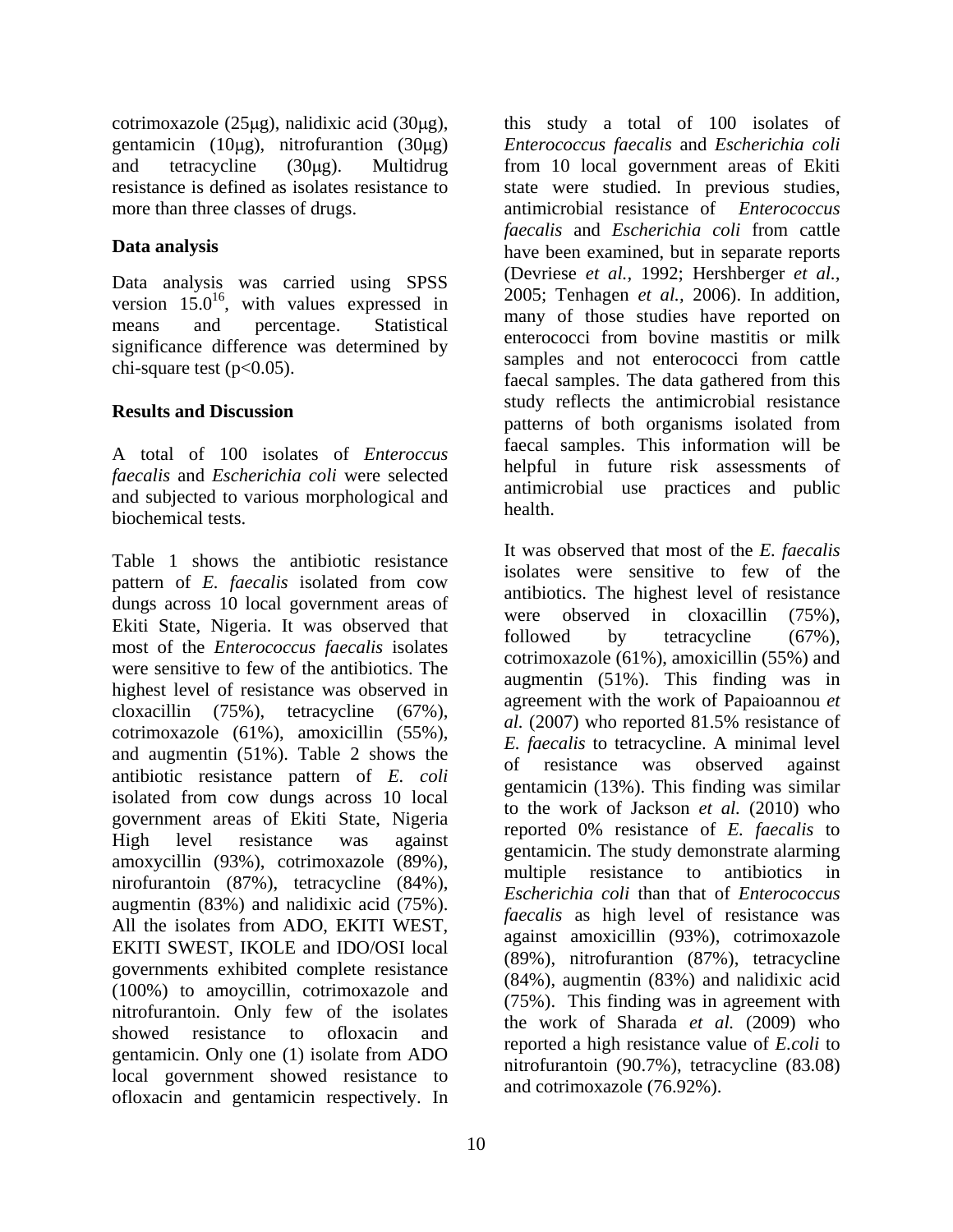| AMX ERY<br>$(n=10)$<br>ADO<br>S<br>$\mathbf{T}$<br>R<br>EFON'<br>S<br>$\overline{4}$<br>$\sigma$<br>$\mathbf{r}$<br>$\overline{0}$<br>$\overline{a}$<br>$\mathbf{R}$<br>$\overline{4}$<br><b>EKITI WEST</b><br>S<br>$\overline{0}$<br>$\overline{a}$<br>$\mathbf R$<br>6<br><b>EKITI SWEST</b><br>S<br>R<br>IKERE<br>$\sim$<br>-6<br>S<br>$\overline{0}$<br>$R$<br>IKOLE<br>$\overline{9}$<br>$\mathbf{q}$<br>S<br>$\gamma$<br>$\overline{a}$<br>$\mathbf{I}$<br>$\overline{0}$<br>$R$<br>IJERO<br>$7\overline{ }$<br>$\overline{z}$<br>S<br>$\mathbf R$<br>$\overline{4}$<br>$\overline{4}$<br>IRE/IFELODUN<br>S<br>$\Omega$<br>$\theta$<br>$\mathbf R$<br>$\overline{7}$<br>$\overline{z}$<br>8 <sup>8</sup><br>IDO/OSI<br>S<br>8 <sup>8</sup><br>$\sigma$<br>$\overline{a}$<br>$\mathcal{R}$<br>$\mathbf{r}$<br>R<br>MOBA<br>S<br>I<br>$\overline{1}$<br>$\overline{4}$<br>$\theta$<br>I<br>R<br>TOTAL(%)<br>S<br>I<br>$\begin{array}{c} 42 \\ 7 \\ 51 \end{array}$<br>$\begin{array}{c} 36 \\ 9 \\ 55 \end{array}$<br>39<br>14<br>47<br>$\mathbf R$ | LG | Antibiotics |  |                                               |                |                                               |                                              |                                              |                                   |
|---------------------------------------------------------------------------------------------------------------------------------------------------------------------------------------------------------------------------------------------------------------------------------------------------------------------------------------------------------------------------------------------------------------------------------------------------------------------------------------------------------------------------------------------------------------------------------------------------------------------------------------------------------------------------------------------------------------------------------------------------------------------------------------------------------------------------------------------------------------------------------------------------------------------------------------------------------------------------------------------------------------------------------------------------------|----|-------------|--|-----------------------------------------------|----------------|-----------------------------------------------|----------------------------------------------|----------------------------------------------|-----------------------------------|
|                                                                                                                                                                                                                                                                                                                                                                                                                                                                                                                                                                                                                                                                                                                                                                                                                                                                                                                                                                                                                                                         |    | AUG         |  | <b>TET</b>                                    | <b>CXC</b>     | <b>GEN</b>                                    |                                              | COT CHL VAN                                  |                                   |
|                                                                                                                                                                                                                                                                                                                                                                                                                                                                                                                                                                                                                                                                                                                                                                                                                                                                                                                                                                                                                                                         |    |             |  |                                               |                |                                               |                                              |                                              | the control of the control of the |
|                                                                                                                                                                                                                                                                                                                                                                                                                                                                                                                                                                                                                                                                                                                                                                                                                                                                                                                                                                                                                                                         |    |             |  |                                               |                |                                               |                                              |                                              |                                   |
|                                                                                                                                                                                                                                                                                                                                                                                                                                                                                                                                                                                                                                                                                                                                                                                                                                                                                                                                                                                                                                                         |    |             |  |                                               |                |                                               |                                              |                                              | 10                                |
|                                                                                                                                                                                                                                                                                                                                                                                                                                                                                                                                                                                                                                                                                                                                                                                                                                                                                                                                                                                                                                                         |    |             |  |                                               |                |                                               |                                              |                                              |                                   |
|                                                                                                                                                                                                                                                                                                                                                                                                                                                                                                                                                                                                                                                                                                                                                                                                                                                                                                                                                                                                                                                         |    |             |  | $\mathbf{z}$                                  |                |                                               | $\Omega$                                     |                                              |                                   |
|                                                                                                                                                                                                                                                                                                                                                                                                                                                                                                                                                                                                                                                                                                                                                                                                                                                                                                                                                                                                                                                         |    |             |  |                                               |                |                                               |                                              |                                              |                                   |
|                                                                                                                                                                                                                                                                                                                                                                                                                                                                                                                                                                                                                                                                                                                                                                                                                                                                                                                                                                                                                                                         |    |             |  |                                               |                |                                               |                                              |                                              | 10                                |
|                                                                                                                                                                                                                                                                                                                                                                                                                                                                                                                                                                                                                                                                                                                                                                                                                                                                                                                                                                                                                                                         |    |             |  |                                               |                |                                               |                                              |                                              |                                   |
|                                                                                                                                                                                                                                                                                                                                                                                                                                                                                                                                                                                                                                                                                                                                                                                                                                                                                                                                                                                                                                                         |    |             |  |                                               |                |                                               |                                              | $\bf{0}$                                     | $\Omega$                          |
|                                                                                                                                                                                                                                                                                                                                                                                                                                                                                                                                                                                                                                                                                                                                                                                                                                                                                                                                                                                                                                                         |    |             |  | - 8                                           |                |                                               |                                              | $\overline{4}$                               |                                   |
|                                                                                                                                                                                                                                                                                                                                                                                                                                                                                                                                                                                                                                                                                                                                                                                                                                                                                                                                                                                                                                                         |    |             |  |                                               |                |                                               |                                              |                                              |                                   |
|                                                                                                                                                                                                                                                                                                                                                                                                                                                                                                                                                                                                                                                                                                                                                                                                                                                                                                                                                                                                                                                         |    |             |  |                                               |                |                                               |                                              |                                              |                                   |
|                                                                                                                                                                                                                                                                                                                                                                                                                                                                                                                                                                                                                                                                                                                                                                                                                                                                                                                                                                                                                                                         |    |             |  | $\overline{\phantom{a}}$                      |                |                                               |                                              | $\overline{0}$                               |                                   |
|                                                                                                                                                                                                                                                                                                                                                                                                                                                                                                                                                                                                                                                                                                                                                                                                                                                                                                                                                                                                                                                         |    |             |  | $\overline{ }$                                |                |                                               |                                              |                                              |                                   |
|                                                                                                                                                                                                                                                                                                                                                                                                                                                                                                                                                                                                                                                                                                                                                                                                                                                                                                                                                                                                                                                         |    |             |  |                                               |                |                                               |                                              |                                              |                                   |
|                                                                                                                                                                                                                                                                                                                                                                                                                                                                                                                                                                                                                                                                                                                                                                                                                                                                                                                                                                                                                                                         |    |             |  |                                               |                |                                               |                                              |                                              | 10                                |
|                                                                                                                                                                                                                                                                                                                                                                                                                                                                                                                                                                                                                                                                                                                                                                                                                                                                                                                                                                                                                                                         |    |             |  | റ                                             |                |                                               |                                              |                                              |                                   |
|                                                                                                                                                                                                                                                                                                                                                                                                                                                                                                                                                                                                                                                                                                                                                                                                                                                                                                                                                                                                                                                         |    |             |  | - 6                                           | 10             |                                               | $\mathbf{\tau}$                              |                                              |                                   |
|                                                                                                                                                                                                                                                                                                                                                                                                                                                                                                                                                                                                                                                                                                                                                                                                                                                                                                                                                                                                                                                         |    |             |  |                                               |                |                                               |                                              |                                              |                                   |
|                                                                                                                                                                                                                                                                                                                                                                                                                                                                                                                                                                                                                                                                                                                                                                                                                                                                                                                                                                                                                                                         |    |             |  |                                               |                |                                               |                                              |                                              |                                   |
|                                                                                                                                                                                                                                                                                                                                                                                                                                                                                                                                                                                                                                                                                                                                                                                                                                                                                                                                                                                                                                                         |    |             |  |                                               |                |                                               |                                              |                                              |                                   |
|                                                                                                                                                                                                                                                                                                                                                                                                                                                                                                                                                                                                                                                                                                                                                                                                                                                                                                                                                                                                                                                         |    |             |  | $\theta$<br>10                                |                | $\Omega$                                      |                                              |                                              |                                   |
|                                                                                                                                                                                                                                                                                                                                                                                                                                                                                                                                                                                                                                                                                                                                                                                                                                                                                                                                                                                                                                                         |    |             |  |                                               |                |                                               |                                              |                                              |                                   |
|                                                                                                                                                                                                                                                                                                                                                                                                                                                                                                                                                                                                                                                                                                                                                                                                                                                                                                                                                                                                                                                         |    |             |  |                                               |                |                                               |                                              |                                              |                                   |
|                                                                                                                                                                                                                                                                                                                                                                                                                                                                                                                                                                                                                                                                                                                                                                                                                                                                                                                                                                                                                                                         |    |             |  |                                               |                |                                               |                                              |                                              |                                   |
|                                                                                                                                                                                                                                                                                                                                                                                                                                                                                                                                                                                                                                                                                                                                                                                                                                                                                                                                                                                                                                                         |    |             |  | $\overline{0}$                                |                |                                               |                                              |                                              |                                   |
|                                                                                                                                                                                                                                                                                                                                                                                                                                                                                                                                                                                                                                                                                                                                                                                                                                                                                                                                                                                                                                                         |    |             |  |                                               | $\bigcap$      |                                               |                                              | $\bigcap$                                    |                                   |
|                                                                                                                                                                                                                                                                                                                                                                                                                                                                                                                                                                                                                                                                                                                                                                                                                                                                                                                                                                                                                                                         |    |             |  |                                               |                |                                               |                                              |                                              |                                   |
|                                                                                                                                                                                                                                                                                                                                                                                                                                                                                                                                                                                                                                                                                                                                                                                                                                                                                                                                                                                                                                                         |    |             |  |                                               |                |                                               |                                              |                                              |                                   |
|                                                                                                                                                                                                                                                                                                                                                                                                                                                                                                                                                                                                                                                                                                                                                                                                                                                                                                                                                                                                                                                         |    |             |  |                                               |                |                                               |                                              |                                              |                                   |
|                                                                                                                                                                                                                                                                                                                                                                                                                                                                                                                                                                                                                                                                                                                                                                                                                                                                                                                                                                                                                                                         |    |             |  | - 6                                           | 10             |                                               |                                              | $\gamma$                                     |                                   |
|                                                                                                                                                                                                                                                                                                                                                                                                                                                                                                                                                                                                                                                                                                                                                                                                                                                                                                                                                                                                                                                         |    |             |  |                                               |                |                                               |                                              |                                              |                                   |
|                                                                                                                                                                                                                                                                                                                                                                                                                                                                                                                                                                                                                                                                                                                                                                                                                                                                                                                                                                                                                                                         |    |             |  |                                               |                |                                               |                                              |                                              |                                   |
|                                                                                                                                                                                                                                                                                                                                                                                                                                                                                                                                                                                                                                                                                                                                                                                                                                                                                                                                                                                                                                                         |    |             |  |                                               |                |                                               |                                              |                                              |                                   |
|                                                                                                                                                                                                                                                                                                                                                                                                                                                                                                                                                                                                                                                                                                                                                                                                                                                                                                                                                                                                                                                         |    |             |  |                                               |                |                                               |                                              | $\overline{0}$                               |                                   |
|                                                                                                                                                                                                                                                                                                                                                                                                                                                                                                                                                                                                                                                                                                                                                                                                                                                                                                                                                                                                                                                         |    |             |  | $\bigcap$                                     |                | $\overline{2}$                                |                                              | $\gamma$                                     |                                   |
|                                                                                                                                                                                                                                                                                                                                                                                                                                                                                                                                                                                                                                                                                                                                                                                                                                                                                                                                                                                                                                                         |    |             |  |                                               |                |                                               |                                              |                                              |                                   |
|                                                                                                                                                                                                                                                                                                                                                                                                                                                                                                                                                                                                                                                                                                                                                                                                                                                                                                                                                                                                                                                         |    |             |  |                                               |                |                                               |                                              |                                              | 10                                |
|                                                                                                                                                                                                                                                                                                                                                                                                                                                                                                                                                                                                                                                                                                                                                                                                                                                                                                                                                                                                                                                         |    |             |  | $\gamma$                                      |                |                                               |                                              | - 8                                          | $\Omega$                          |
|                                                                                                                                                                                                                                                                                                                                                                                                                                                                                                                                                                                                                                                                                                                                                                                                                                                                                                                                                                                                                                                         |    |             |  |                                               |                |                                               |                                              |                                              |                                   |
|                                                                                                                                                                                                                                                                                                                                                                                                                                                                                                                                                                                                                                                                                                                                                                                                                                                                                                                                                                                                                                                         |    |             |  |                                               |                |                                               |                                              |                                              |                                   |
|                                                                                                                                                                                                                                                                                                                                                                                                                                                                                                                                                                                                                                                                                                                                                                                                                                                                                                                                                                                                                                                         |    |             |  |                                               |                |                                               |                                              |                                              |                                   |
|                                                                                                                                                                                                                                                                                                                                                                                                                                                                                                                                                                                                                                                                                                                                                                                                                                                                                                                                                                                                                                                         |    |             |  |                                               |                |                                               |                                              |                                              |                                   |
|                                                                                                                                                                                                                                                                                                                                                                                                                                                                                                                                                                                                                                                                                                                                                                                                                                                                                                                                                                                                                                                         |    |             |  |                                               |                |                                               |                                              |                                              |                                   |
|                                                                                                                                                                                                                                                                                                                                                                                                                                                                                                                                                                                                                                                                                                                                                                                                                                                                                                                                                                                                                                                         |    |             |  |                                               |                |                                               |                                              |                                              |                                   |
|                                                                                                                                                                                                                                                                                                                                                                                                                                                                                                                                                                                                                                                                                                                                                                                                                                                                                                                                                                                                                                                         |    |             |  |                                               |                |                                               |                                              |                                              |                                   |
|                                                                                                                                                                                                                                                                                                                                                                                                                                                                                                                                                                                                                                                                                                                                                                                                                                                                                                                                                                                                                                                         |    |             |  |                                               |                |                                               | $\begin{array}{c} 33 \\ 6 \\ 61 \end{array}$ | $\begin{array}{c} 62 \\ 9 \\ 29 \end{array}$ |                                   |
|                                                                                                                                                                                                                                                                                                                                                                                                                                                                                                                                                                                                                                                                                                                                                                                                                                                                                                                                                                                                                                                         |    |             |  | $\begin{array}{c} 20 \\ 13 \\ 67 \end{array}$ |                | $\begin{array}{c} 70 \\ 17 \\ 13 \end{array}$ |                                              |                                              | $\frac{93}{2}$                    |
|                                                                                                                                                                                                                                                                                                                                                                                                                                                                                                                                                                                                                                                                                                                                                                                                                                                                                                                                                                                                                                                         |    |             |  |                                               | $\frac{4}{75}$ |                                               |                                              |                                              | $\sqrt{5}$                        |
|                                                                                                                                                                                                                                                                                                                                                                                                                                                                                                                                                                                                                                                                                                                                                                                                                                                                                                                                                                                                                                                         |    |             |  |                                               |                |                                               |                                              |                                              |                                   |

**Table.1** Antibiotics resistance pattern of *E. faecalis* isolated from cow dungs across 10 local government areas of Ekiti State, Nigeria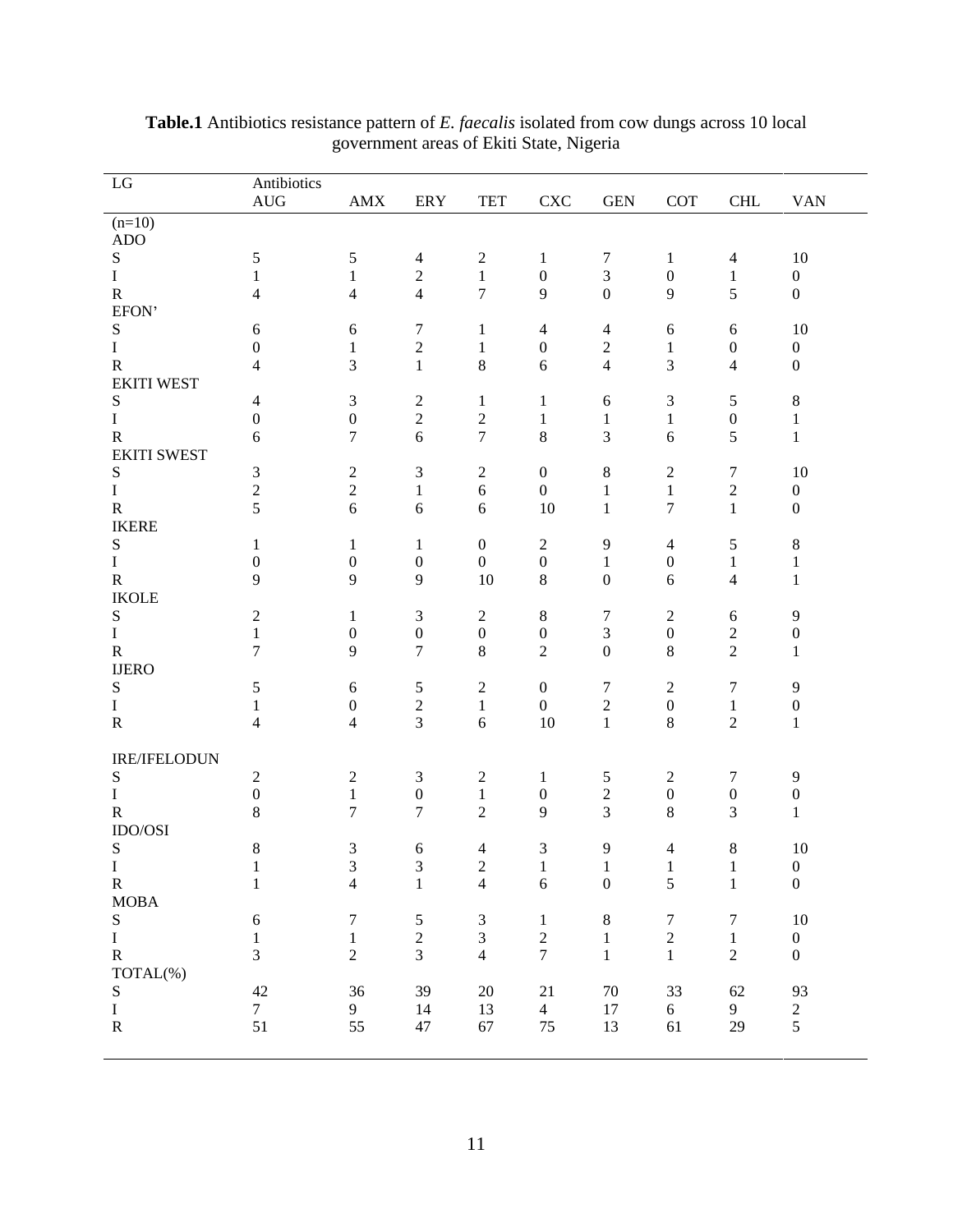| $\operatorname{LG} \ \text{N=10}$                                       | Antibiotics<br>AMX | <b>COT</b>                 | <b>NIT</b>                        | GEN                                  | NAL                                            | OFL                                  | AUG                                   | <b>TET</b>                              |
|-------------------------------------------------------------------------|--------------------|----------------------------|-----------------------------------|--------------------------------------|------------------------------------------------|--------------------------------------|---------------------------------------|-----------------------------------------|
| ADO                                                                     |                    |                            |                                   |                                      |                                                |                                      |                                       |                                         |
| S<br>$\mathbf{I}$                                                       |                    | $\overline{0}$             | $\theta$<br>$\overline{0}$        | $\bigcap$                            |                                                |                                      | $\mathbf{0}$<br>$\overline{0}$        |                                         |
|                                                                         | 10                 | 10                         | 10                                |                                      | 10                                             |                                      | 10                                    | $\overline{9}$                          |
| R<br>EFON<br>S                                                          |                    |                            |                                   |                                      |                                                |                                      |                                       |                                         |
| $\mathbf{T}$                                                            |                    | $\overline{0}$             | 2                                 | 10                                   |                                                | - 9                                  |                                       |                                         |
|                                                                         | Q                  | 10                         | $\overline{0}$<br>8 <sup>8</sup>  | $\overline{0}$                       | 9                                              | $\overline{0}$                       | $\begin{matrix}0\\9\end{matrix}$      | $\overline{0}$<br>9 <sup>°</sup>        |
|                                                                         |                    |                            |                                   |                                      |                                                |                                      |                                       |                                         |
| R<br>EKITI WEST<br>S                                                    | $\overline{a}$     |                            | 2                                 |                                      | -4                                             | - 6                                  | 2                                     |                                         |
| $\begin{array}{c} \text{I} \\ \text{R} \end{array}$                     |                    | $\overline{z}$             | $\overline{0}$                    |                                      |                                                | $\overline{4}$<br>$\overline{0}$     | $\frac{0}{8}$                         | $\overline{0}$<br>$7\overline{ }$       |
|                                                                         |                    |                            | 8                                 | $\overline{0}$                       | 5 <sup>5</sup>                                 |                                      |                                       |                                         |
| EKITI<br>SWEST<br>S<br>I<br>R                                           |                    |                            |                                   |                                      |                                                |                                      |                                       |                                         |
|                                                                         |                    |                            |                                   |                                      |                                                |                                      |                                       |                                         |
|                                                                         | $\overline{0}$     | $\theta$<br>$\overline{0}$ | $\mathbf{0}$<br>$\overline{0}$    |                                      |                                                | - 8<br>$\gamma$                      | $\overline{0}$<br>$\mathbf{0}$        | $\mathbf{0}$<br>$\overline{\mathbf{0}}$ |
|                                                                         | 10                 | 10                         | 10                                | $\overline{\mathbf{0}}$              | 10                                             | $\overline{0}$                       | 10                                    | 10                                      |
|                                                                         |                    |                            |                                   |                                      |                                                |                                      |                                       |                                         |
| IKERE<br>S                                                              |                    |                            |                                   |                                      |                                                |                                      |                                       |                                         |
|                                                                         | $\overline{0}$     | $\theta$<br>$\overline{0}$ | $\overline{0}$                    |                                      |                                                | - 8<br>$\bigcap$                     | 2                                     | $\overline{0}$                          |
|                                                                         | 10                 | 10                         | 9                                 | $\overline{0}$                       |                                                | $\overline{L}$<br>$\overline{0}$     | $\begin{array}{c} 0 \\ 8 \end{array}$ | 8                                       |
| $\begin{array}{c} \text{I} \\ \text{R} \\ \text{IKOLE} \end{array}$     |                    |                            |                                   |                                      |                                                |                                      |                                       |                                         |
| S                                                                       |                    | $\overline{0}$             | $\mathbf{0}$                      |                                      |                                                | 10                                   | $\overline{0}$                        | $\overline{0}$                          |
| $\frac{I}{R}$                                                           | 10                 | $\overline{0}$<br>10       | 9                                 | $\overline{0}$                       | $\bigcap$<br>$\overline{a}$<br>$7\overline{ }$ | $\begin{matrix} 0 \\ 0 \end{matrix}$ | $\begin{matrix}0\\10\end{matrix}$     | $\gamma$<br>$\mathcal{L}$<br>8          |
|                                                                         |                    |                            |                                   |                                      |                                                |                                      |                                       |                                         |
| $\underset{\text{S}}{\text{UERO}}$                                      |                    |                            |                                   |                                      |                                                |                                      |                                       |                                         |
|                                                                         |                    |                            |                                   |                                      |                                                |                                      | $-4$                                  |                                         |
| $\;$ I $\;$                                                             | $\overline{7}$     | $\overline{z}$             | $\overline{0}$<br>$7\overline{ }$ | $\overline{a}$                       | 6                                              | $\overline{L}$<br>$\overline{0}$     | $\mathbf{0}$<br>6                     | $\overline{0}$<br>$\overline{7}$        |
| $\rm R$ IDO/OSI                                                         |                    |                            |                                   |                                      |                                                |                                      |                                       |                                         |
| S                                                                       |                    | $\mathbf{0}$               | $\overline{0}$                    | $\begin{matrix} 9 \\ 0 \end{matrix}$ | $\overline{4}$                                 | - 6                                  | $\overline{2}$                        |                                         |
| $\mathbf{I}$                                                            | $\overline{0}$     | $\overline{0}$             | $\overline{\mathbf{0}}$           |                                      | $\sim$ 1                                       | $\overline{4}$                       | $\overline{0}$                        | $\overline{0}$                          |
|                                                                         | 10                 | 10                         | 10                                |                                      |                                                |                                      |                                       |                                         |
|                                                                         |                    |                            |                                   |                                      |                                                |                                      |                                       |                                         |
|                                                                         |                    |                            |                                   |                                      |                                                |                                      |                                       |                                         |
| I<br>RE/IFELODUN<br>S<br>I<br>R<br>MOBA<br>S<br>I<br>TOTAL(%)<br>S<br>I | 10                 |                            |                                   |                                      |                                                |                                      |                                       |                                         |
|                                                                         |                    |                            |                                   |                                      |                                                |                                      |                                       |                                         |
|                                                                         |                    |                            |                                   |                                      |                                                |                                      |                                       |                                         |
|                                                                         |                    |                            |                                   |                                      |                                                |                                      |                                       | 10 <sup>1</sup>                         |
|                                                                         |                    |                            |                                   |                                      |                                                |                                      |                                       |                                         |
|                                                                         |                    |                            |                                   | 80                                   |                                                | $\frac{79}{20}$                      | 15                                    | $\frac{13}{3}$                          |
| $\overline{R}$                                                          |                    | 89                         |                                   |                                      |                                                |                                      | $rac{2}{83}$                          | 84                                      |
|                                                                         |                    |                            |                                   |                                      |                                                |                                      |                                       |                                         |

| Table.<br>resistance pattern of<br>t <i>Escherichia coli</i> isolated from cow dungs across 10 local<br>ntibiotics |  |
|--------------------------------------------------------------------------------------------------------------------|--|
| Nigeria<br>ment areas of Ekiti State, I<br>$\alpha$ rnman                                                          |  |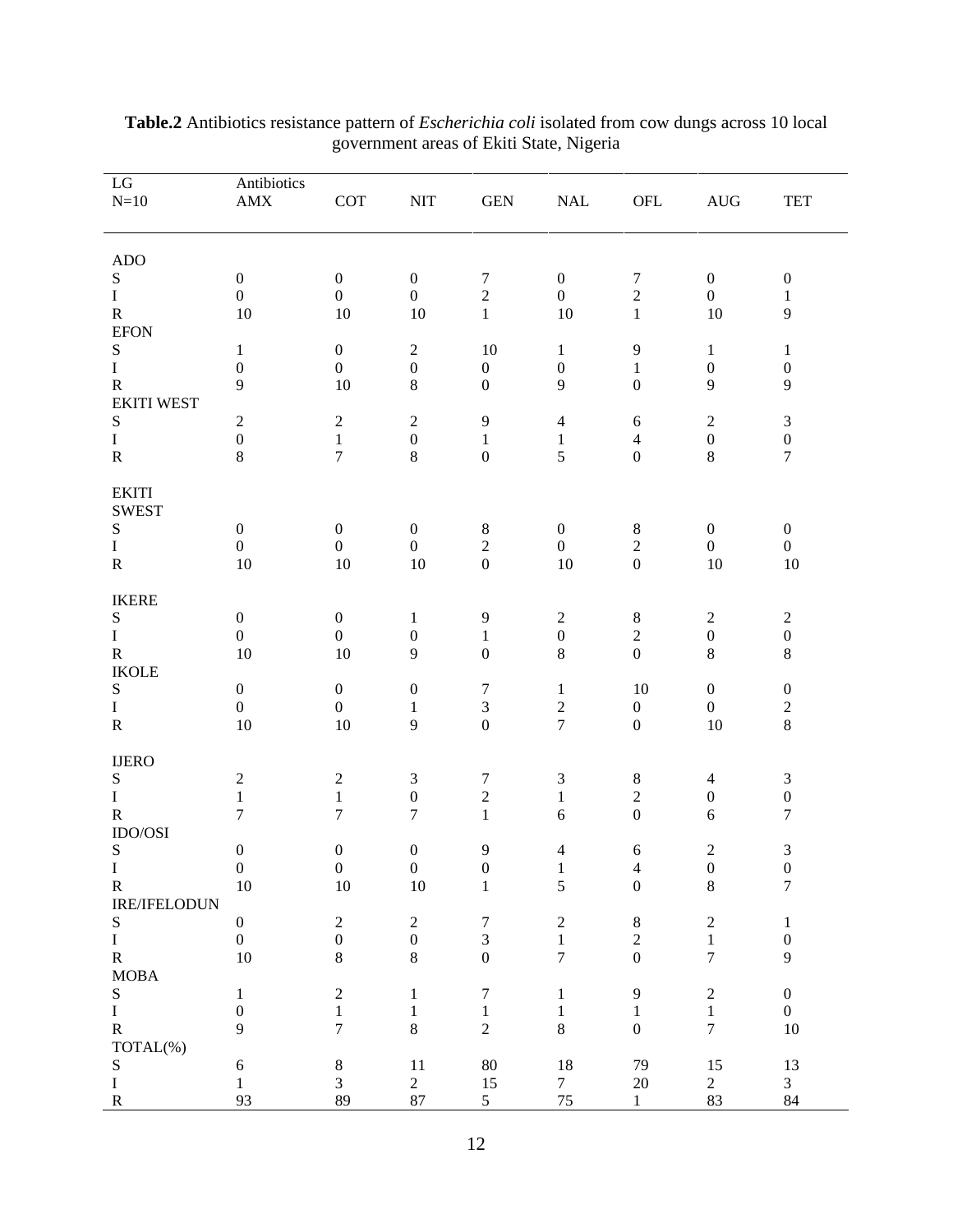The high incidence of resistance of both organism to augmentin, tetracycline, amoxicillin and cotrimoxazole may result from acquired resistance determinants for theses antibiotics. However, the incidence of gentamicin resistance for both organisms Akond, M., I<br>was low: an indication of a high potency of 2009. was low; an indication of a high potency of 2009. Antibiotics Resistance of the antibiotics (Akond *et al.,* 2009; Hershberger *et al.*, 2005). This was contrary and poultry environment of to the findings of Daini and Adesemowo. (2008) who reported 88% resistance of *E. coli* to gentamicin and determined the antimicrobial susceptibility pattern and R plasmids of clinical strains of *E. coli*. Susceptibilities of *Escherichia coli*

Indiscriminate administration of antibiotics to cattle to prevent diseases and as growth supplement by herd's men may have 409–416 heightened the antibiotics resistance of Daini, O., Adesemowo, A. 2008. *Enterococcus faecalis* and *Escherichia coli* in this study. The multiple resistance strains of both organisms could be disseminated into the environment and transmitted to man through consumption of beef or even faecal contamination of streams/rivers that the various community in the study uses for drinking and other domestic purposes (Van der Boogard and Stobberinh, 2000; Apun *et al.,* 2008). This process may further compromise the use of drugs in hospitals and may also result in antibiotics treatment  $72: 29-31$ . failure (Davies, 1994). Acquired multi drug resistance to antimicrobial agents creates an 2001. Increasing antimicrobial extensive trouble in case of the management of intra and extra intestinal infections predominantly caused by *E. coli* which are a urinary tract infer maior source of illness, death and increased *Med.*, 135: 41–50. major source of illness, death and increased

In developing countries, reducing the infection and diseases caused by these organisms require observance of good personal hygiene especially among herd's acquired *Enterococcus faecalis* men. The herd's men and veterinarian should work closely when antibiotics 3223 therapy is needed and both must also work

towards ensuring a safe food supply for the consumers.

## **Reference**

- Akond, M., Hassan, S., Alam, S., Shirin, M. 2009. Antibiotics Resistance of *Escherichia coli* isolated from poultry and poultry environment of Bangladesh. *Am. J. Environ. Sci.,*  $5(1)$ : 47–52.
- Apun, K., Chong, Y., Abdullai, M., Micky, V. 2008. Antimicrobial isolates from food animals and wildlife animals in Sarawax, East Malaysia. *Asian J. Anim. Vet. Adv.,* 3: 409 416
- Daini, O., Adesemowo, A. 2008. Antimicrobial Susceptibility Pattern of clinical strains of *Escherichia coli. Aus. J. Basic Appl. Sci., 2: 397–400*
- Davies, J. 1994. Inactivation of antibiotics and the dissemination of resistance genes. *Sciences*, 264: 375–382
- Devriese, L.A., Laurier, L., De, H.P., Haesebrouck, F. 1992. Enterococcal and streptococcal species isolated from faeces of calves, young cattle and dairy cows*. J. Appl. Bacteriol., 72*: 29–31.
- Gupta, K., Hooton, T.M., Stamm, W.E. 2001. Increasing antimicrobial resistance and the management of uncomplicated communityacquired urinary tract infections. *Ann. Intern. Med.,* 135: 41–50.
- healthcare costs (Gupta *et al.,* 2001). Hendrickx, A.P.A., Bonten, M.J.M., Van Luit-Asbroek, M., Schapendonk, C.M.E., Kragen, A.H.M., Willems, R.J.L. 2008. Expression of two distinct types of pili by a hospital acquired *Enterococcus faecalis* isolate. *Microbiology,* 154: 3212 3223
	- Hershberger, E., Oprea, S.F., Donabedian, S.M., Perri, M., Bozigar, P., Bartlett,